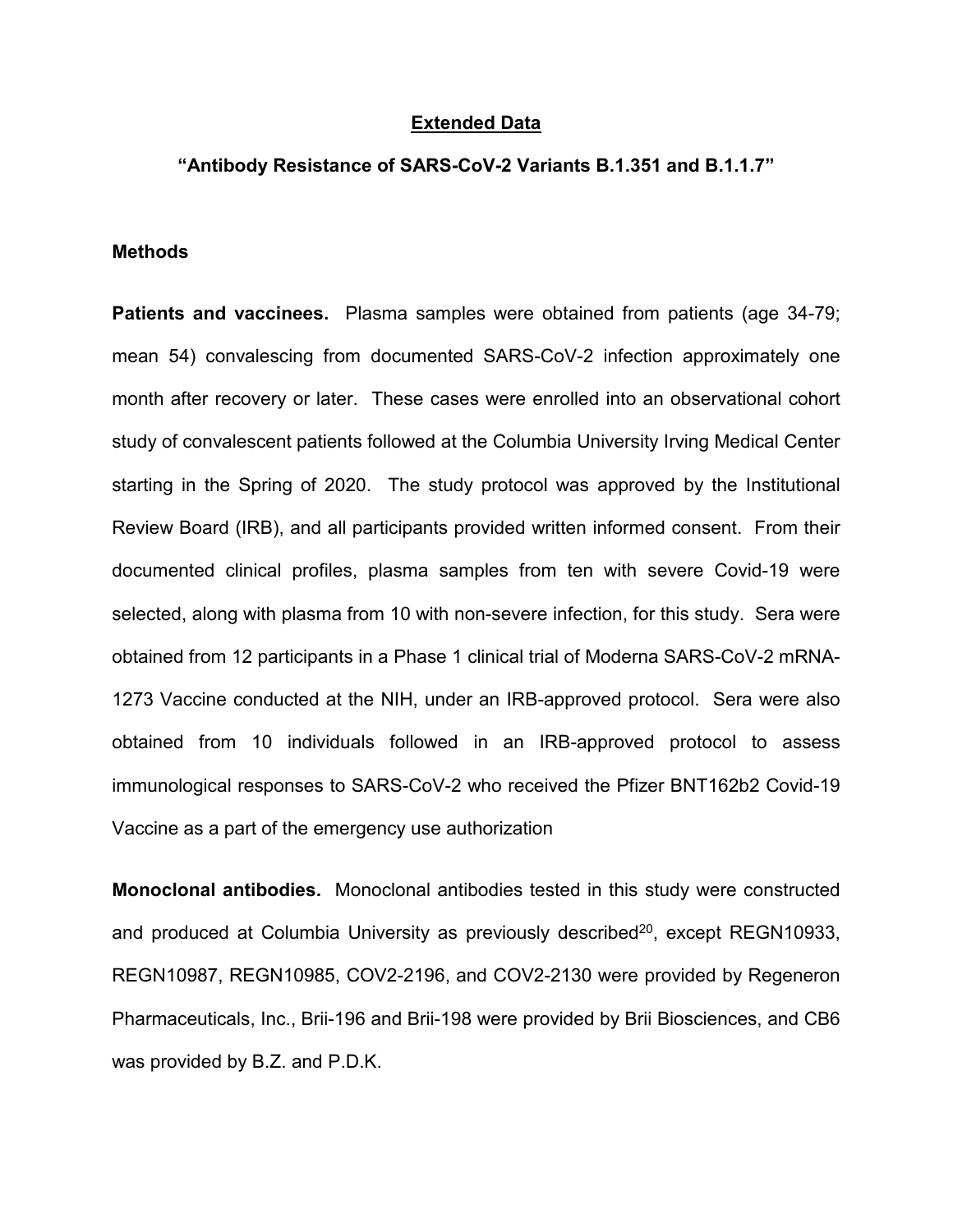**Authentic SARS-CoV-2 Microplate Neutralization.** The SARS-CoV-2 viruses USA-WA1/2020 (WA1), USA/CA\_CDC\_5574/2020 (B.1.1.7), and hCoV-19/South Africa/KRISP-EC-K005321/2020 (B.1.351) were obtained from BEI Resources (NIAID, NIH) and propagated for one passage using Vero-E6 cells. Virus infectious titer was determined by an end-point dilution and cytopathic effect (CPE) assay on Vero-E6 cells as described previously20.

An end-point dilution microplate neutralization assay was performed to measure the neutralization activity of convalescent plasma samples, vaccinee sera, and purified mAbs. In brief, plasma and serum samples were subjected to successive 5-fold dilutions starting from 1:100. Similarly, most mAbs were serially diluted (5-fold dilutions) starting at 10 µg/mL. Some clinical antibodies were tested from starting concentrations of 1 µg/mL. Triplicates of each dilution were incubated with SARS-CoV-2 at an MOI of 0.1 in EMEM with 7.5% inactivated fetal calf serum (FCS) for 1 hour at  $37^{\circ}$ C. Post incubation, the virusantibody mixture was transferred onto a monolayer of Vero-E6 cells grown overnight. The cells were incubated with the mixture for  $\sim$ 70 hours. Cytopathic effect (CPE) of viral infection was visually scored for each well in a blinded fashion by two independent observers. The results were then converted into percentage neutralization at a given sample dilution or mAb concentration, and the averages  $\pm$  SEM were plotted using a fiveparameter dose-response curve in GraphPad Prism v8.4.

**Construction and production of variant pseudoviruses.** The original pCMV3-SARS-CoV-2-spike plasmid was kindly provided by Dr. Peihui Wang of Shandong University in China. Plasmids encoding for D614G variant, all the single-mutation variants found in B.1.1.7 or B.1.351, 8-mutation-combination variant (UK∆8) and 9-mutation-combination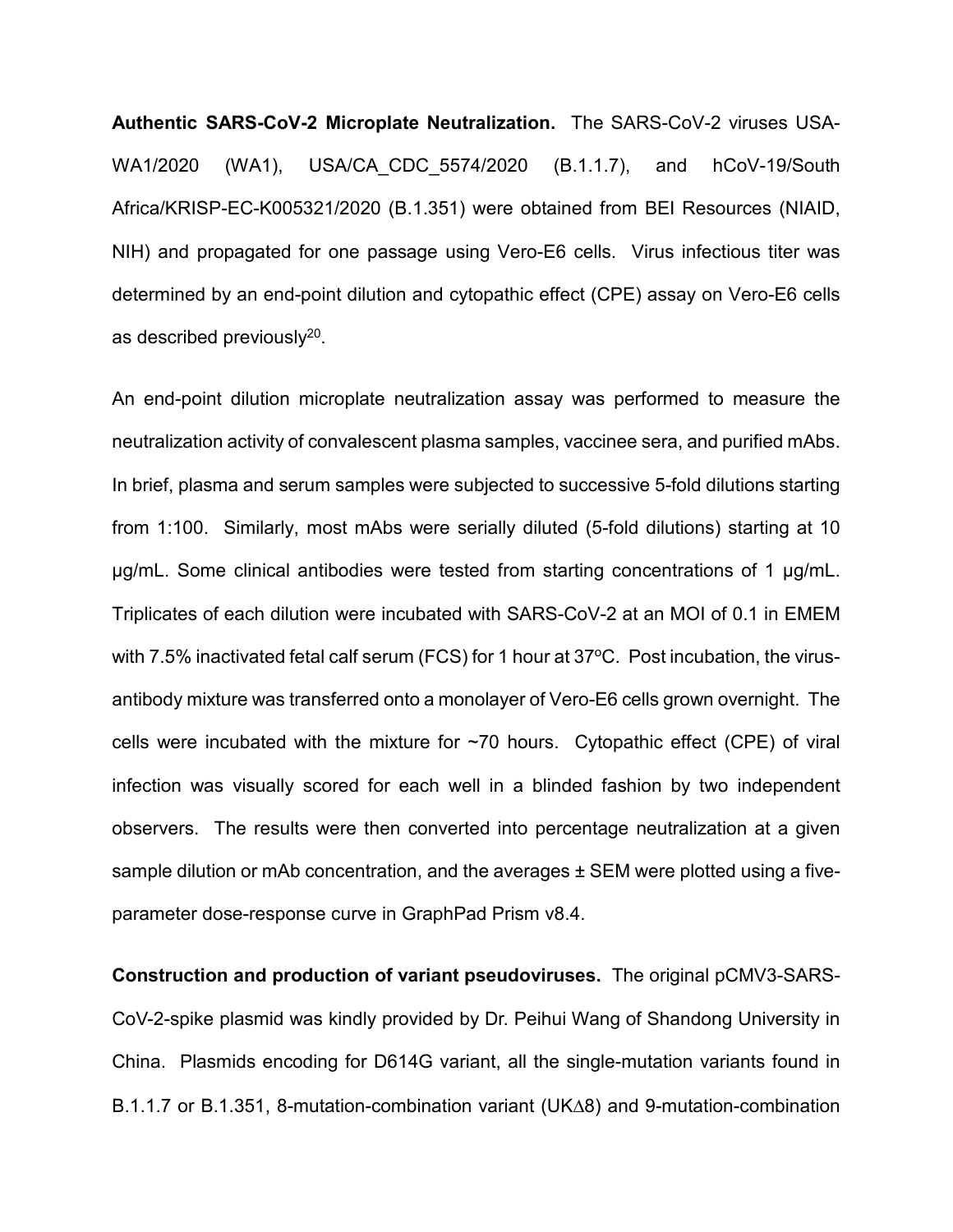variant (SA∆9) were generated by Quikchange II XL site-directed mutagenesis kit (Agilent). Recombinant Indiana [VSV](https://www.sciencedirect.com/topics/biochemistry-genetics-and-molecular-biology/vesiculovirus) (rVSV) expressing different SARS-CoV-2 spike variants were generated as previously described<sup>20,21</sup>. HEK293T cells were grown to 80% confluency before [transfection](https://www.sciencedirect.com/topics/biochemistry-genetics-and-molecular-biology/transfection) with the spike gene using Lipofectamine 3000 (Invitrogen). Cells were cultured overnight at 37°C with 5% CO2, and VSV-G pseudo-typed ΔGluciferase (G\*ΔG-luciferase, Kerafast) was used to infect the cells in DMEM at an MOI of 3 for 2 hours before washing the cells with 1X DPBS three times. The next day, the transfection [supernatant](https://www.sciencedirect.com/topics/biochemistry-genetics-and-molecular-biology/supernatant) was harvested and clarified by [centrifugation](https://www.sciencedirect.com/topics/biochemistry-genetics-and-molecular-biology/centrifugation) at 300 g for 10 min. Each viral stock was then incubated with 20% I1 hybridoma (anti-VSV-G, ATCC: CRL-2700) supernatant for 1 hour at 37°C to neutralize contaminating VSV-G pseudotyped ΔG-luciferase virus before measuring titers and making aliquots to be stored at −80°C.

**Pseudovirus neutralization assays.** Neutralization assays were performed by incubating pseudoviruses with serial dilutions of mAbs or heat-inactivated plasma or sera, and scored by the reduction in luciferase gene expression<sup>20,21</sup>. In brief, Vero E6 cells were seeded in a 96-well plate at a concentration of  $2 \times 10^4$  cells per well. Pseudoviruses were incubated the next day with serial dilutions of the test samples in triplicate for 30 minutes at 37°C. The mixture was added to cultured cells and incubated for an additional 24 hours. The luminescence was measured by Luciferase Assay System (Promega). IC<sub>50</sub> was defined as the dilution at which the relative light units were reduced by 50% compared to the virus control wells (virus + cells) after subtraction of the background in the control groups with cells only. The  $IC_{50}$  values were calculated using non-linear regression in GraphPad Prism.